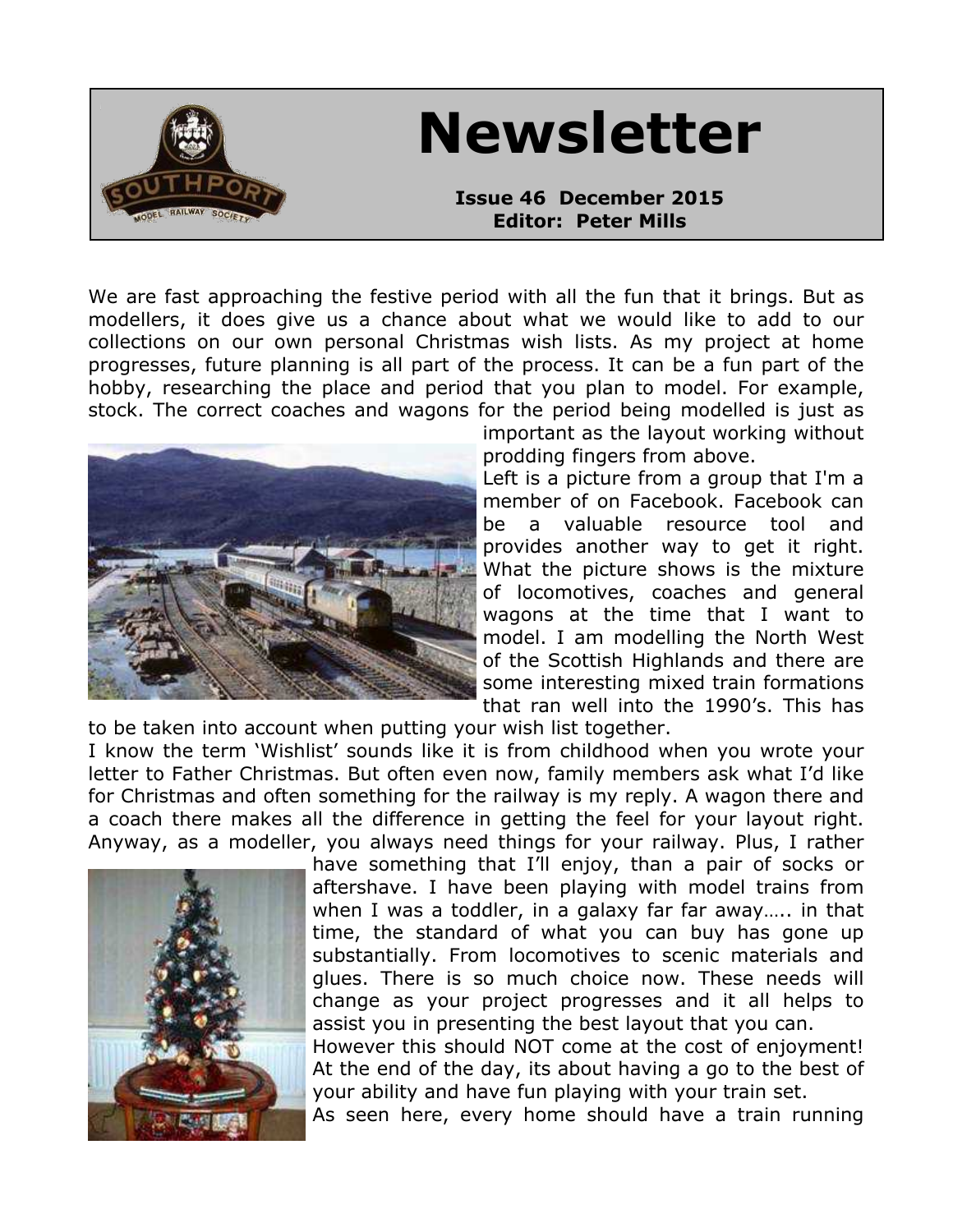around your Christmas tree.

Wishing you a Merry Christmas and a Happy New Year. **Peter Mills.**

## **Chairman's Notes**

Here we are almost at the years end and so much seems to have taken place during the intervening period since I last put pen to paper or finger to keyboard. Uppermost in my mind is the visit to Colorado railroad as part of our transcontinental east to west American holiday, a journey from which I know some of us feel we have still not quite recovered. Hardly surprising when considering the vastness of the landscape we were travelling through, the sheer magnitude and magnificence of the mountain ranges. Colour too was apparent with such contrast in the trees and foliage, in the variety of weathered rock strata, soils and sand, all set against the huge endless skies mixed with photogenic cloud formations. We attempted to capture these experiences through our collective photography which we could later relate to fellow club members and other interested parties a few weeks later.

The resultant presentation was a wide pictorial cross section of American images, the vast landscapes of wilderness and natural beauty, the buildings and architecture and of course the varied transport systems, not forgetting the network of railroads both heritage and current. I hope we were able to convey all of this through our slide presentation which was only a small part of a plethora of photographs taken by the group. By the way there is plenty of unseen material available should there be any further interest.

In between these events we managed to stage another important rail related exercise in the form of our own 2015 Model Railway Exhibition. This was considered to be to date a most successful show by exhibitors and traders alike who expressed positive feedback on this newest venue at Greenbank High School. I would at this point like to give thanks not only to Tony for ably raising the standard to bring us another very entertaining show but also giving thanks again to all those of you present for your effort and selfless support in opening, during and closing of the Show.

I would also like to express our thanks and appreciation to Ian Shulver for his sterling work in, arranging, organising and constructing a superb and robust new Shed.

As this year draws to a close I take this opportunity to wish you all a peaceful and happy Christmas. And here's to a prosperous New Year along with a constructive and productive time in whatever is your chosen Gauge. Enjoy yourselves.

# **Frank Parkinson.**

# **Exhibition Manager's Report**

**2015 Exhibition**. We presented 25 Layouts with a deliberate slant towards America. Adrian Hall from Sutton Coldfield (he of UK Model Shops) brought his new On30 Bear Creek which featured the scenic contrasts of Colorado. Kevin & Angela Smith from Askam In Furness presented Shasta in Z Gauge DCC featuring Sacramento River. Nearer to home is Schull, Irish Narrow Gauge in 1930's modelled in OOn3 in 4mm, from Alan Gee in Fowey. In contrast there were the larger gauges including Black Road 7mm Live Steam and West Lancashire O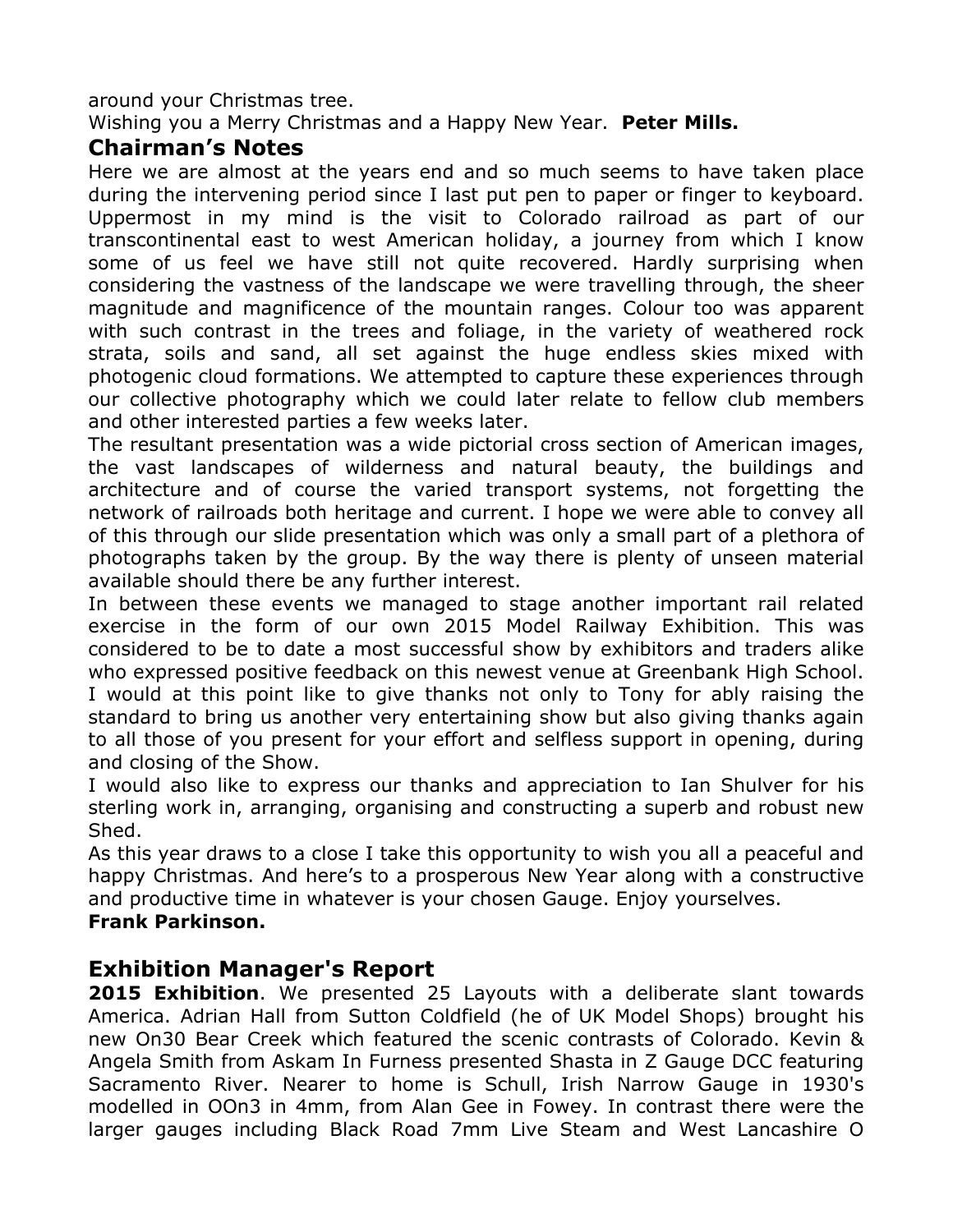Gauge Group with their large oval multiple tracks.

Prizes as judged via our senior Traders were awarded to:

# **Bear Creek for Best Scenics Heatherley for Best N Gauge Schull for Best Rolling Stock**

#### **Ludlow for Best Layout**

As a separate internal matter we awarded a special Cup to Hugh Barker for his efforts and support and patience.

At the final count there were 19 Trade including two new ones.

Apart from some minor teething problems our organisation for first year at Greenbank High School went smoothly which is great credit to everyone. We were all cleared up and away by 19:45pm which was remarkable. The weather was poor so attendance fell marginally below expectations. Nonetheless the overall financial result was satisfactory.

Feedback has been overwhelming positive with some significant positive improvements identified. Some are parallel to our in-house discussions on Sunday afternoon. Others are more fundamental requiring a balance of judgement prior to presenting back to our Members. **Tony Kuivala.**

# **Layout Reports**

**Portland Street** is operational in non DCC mode.

**Monsal Dale** is being worked on prior to Team Training in New Year linked into being at Warley in 2016.

**St Lukes** continues towards completion.

# **Building Report**

**Inside** - Nothing worth mentioning. The aftermath of Exhibition is largely tidied away. There is more to be done, particularly upstairs.

**Outside** - The wood for sides and roof arrived during September and October. Oak timbers floor for shed had been sourced through Jim Ford's generosity. Ian & his team completed the basic structure and underlying weatherproofing prior to Exhibition and in advance of the monsoon season. Neat timing!

Perhaps the most important feature to report is that apart from collapse of one life expired fencing panel - for which we already held a replacement on site – is that our 1848 Grade 2 Listed property has not suffered any wind or rain damage from recent severe weather. **Tony Kuivala.**

# **Ladies in Grey**

Whilst the vast majority of steam locomotives were painted black, a number of locomotives employed on the more prestigious duties were sometimes painted in more prominent colours such as green, maroon or blue. However a colour not usually associated with steam locomotives was grey.

When a new steam locomotive was completed it was often take outside to pose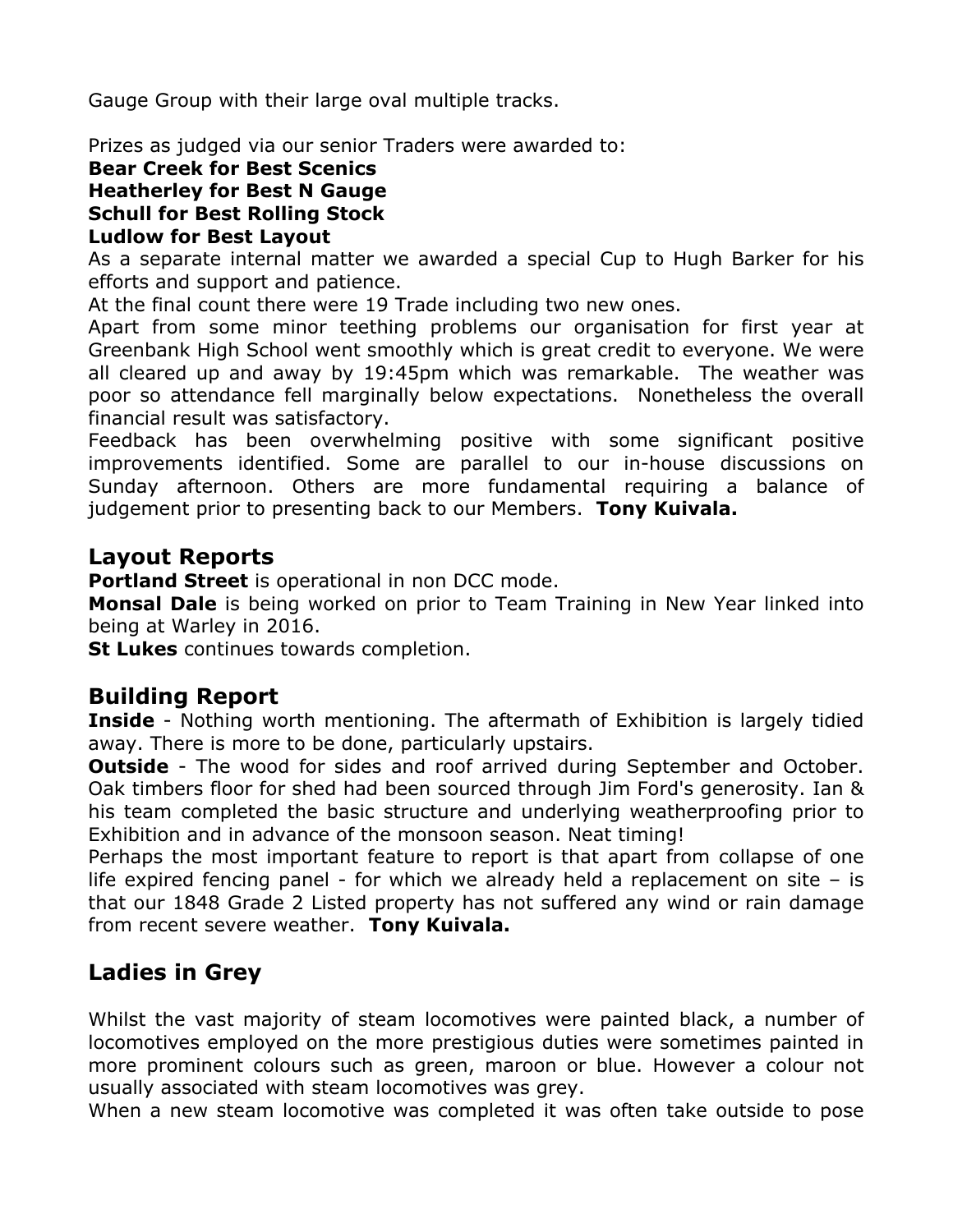for its official portrait. However a locomotive painted all black tends not to show at its best in the monochrome (black & white) photography as used at that time. This situation was overcome by temporarily painting the locomotive in a brighter grey colour. Normally the locomotive would revert to a more traditional colour before main line running commenced but like many rules there were exceptions and the two described here are the "Ladies in Grey" of the title.

#### **London & North Eastern Railway W1 No. 10000**



The LNER W1 No. 10000 (also known as the Hush-Hush due to its secrecy and Galloping Sausage before rebuild due to its shape) was an experimental 4-6-4 four cylinder compound steam locomotive fitted with a high pressure water tube boiler. Nigel Gresley was impressed by the results of using high pressure steam in marine applications and so in 1924 he approached Harold Yarrow of shipyard &

boilermakers Yarrow & Company of Glasgow to design a suitable boiler for a railway locomotive, based on Yarrow's design. The locomotive was completed at Darlington Works in 1929.

The locomotive had a corridor tender and ran non stop London Edinburgh services to time in 1930. Nevertheless steaming was relatively poor during test runs and in spite of a number of modifications initially to the exhaust, boiler performance never reached the standards of an equivalent fire tube boiler. A problem never fully solved was air leakage into the casing.

When it was deemed that no further progress could be made, the locomotive was taken to Doncaster Works in 1936 and rebuilt with a conventional boiler and three simple expansion cylinders on the normal Gresley principal. A modified A4 boiler was fitted which had 50 square feet (4.6 square metres) of grate area and 20 inch (508 mm) diameter cylinders. The valves were considered undersized for the large cylinder diameter and this somewhat limited the speed capabilities of the engine. Its haulage capacity was nonetheless appreciated. The rebuilt engine still retained its additional axle, resulting in a more spacious cab for the crew.

No. 10000 never carried a name, although it did carry small works plates on the smoke deflectors bearing the number 10000. Plans in 1929 to name the original engine British Enterprise were dropped, although nameplates had already been cast. A 1951 plan to name the rebuilt engine Pegasus did not come to fruition either. From 1948 under British Railways it was renumbered 60700.

On 1 September 1955, 60700 had just departed from Peterborough when the front bogie frame broke. The locomotive derailed at a speed of 20 miles per hour (32 km/h) at Westwood Junction. It was recovered and repaired.

60700 was withdrawn on 1 June 1959 and was broken up for scrap at the Doncaster Works later that year.

The 00 scale model illustrated is a superstructure kit by South Eastern Finecast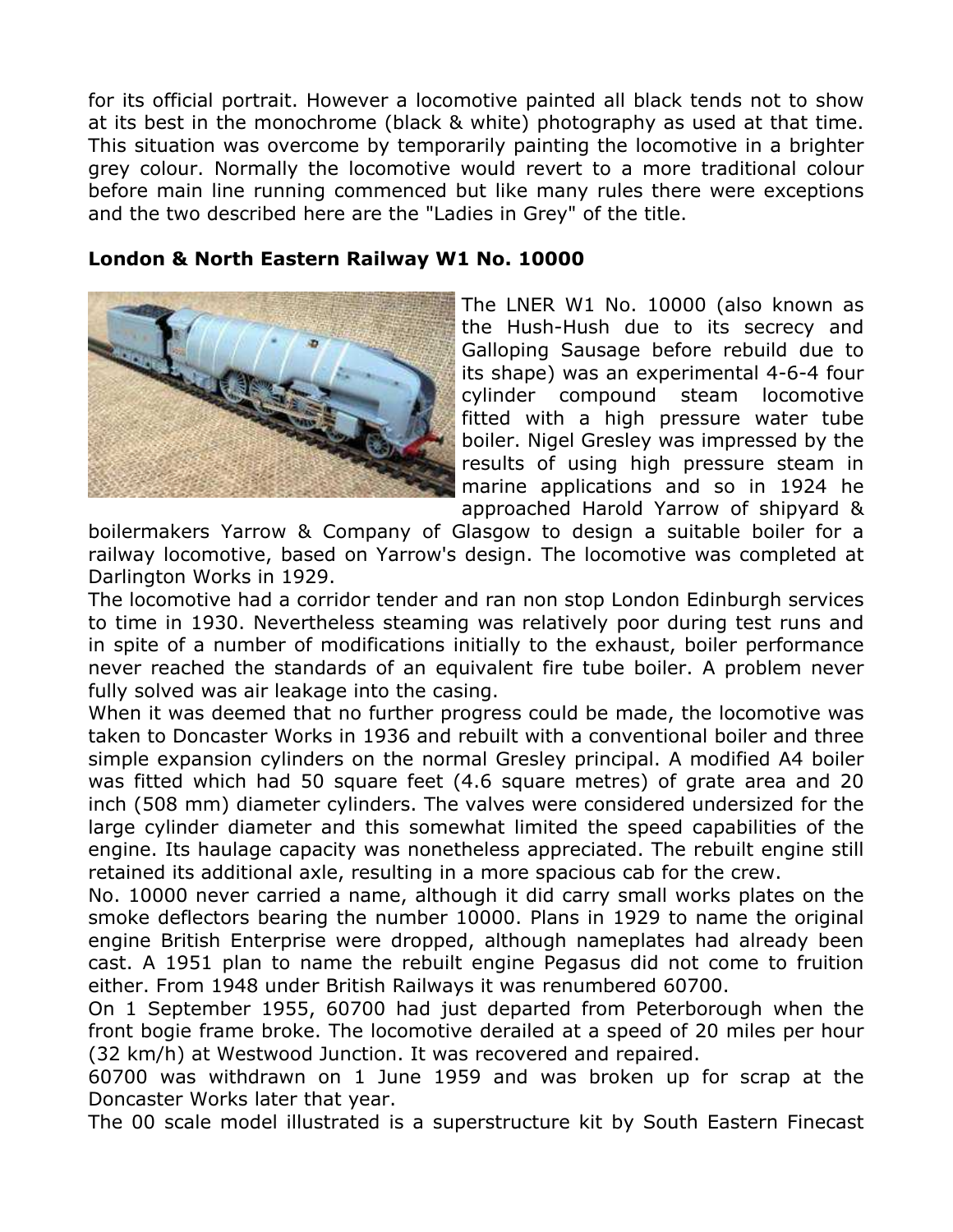and the running gear is a modified Hornby A3 chassis with a tender drive.

#### **Southern Railway Leader No. 36001**



The Southern Railway Leader was a class of experimental 0-6-6-0T (C-C) six cylinder articulated steam locomotive, produced to the design of the innovative engineer Oliver Bulleid. The Leader was an attempt to extend the life of steam traction by eliminating many of the operational drawbacks associated with existing steam locomotives. It

was intended as a replacement for the ageing fleet of M7 class tank engines still in operation on the Southern Railway. Design work began in 1946 and development continued after the nationalisation of the railways in 1948, under the auspices of British Railways.

The Leader project was part of Bulleid's desire to modernise the steam locomotive based on experience gained with the Southern Railway's fleet of electric stock. Bulleid considered that attitudes towards the labour intensity of steam operation had changed during the post war period, favouring dieselisation and electrification. In an effort to demonstrate the continued potential of steam, Bulleid pushed forward the boundaries of steam power, allowing it to compete with diesel and electric locomotives in terms of labour saving and ease of operation.

The design incorporated many novel features, such as the use of thermic siphons and bogies and cabs at either end of the locomotive, resulting in its unique, for a steam locomotive, a modern diesel like appearance. Several of its innovations proved to be unsuccessful however, partly accounting for the project's cancellation in the early 1950s. Five Leader locomotives were begun, although only one was completed. The single operational locomotive was tested on the former Southern Railway network around Brighton. Problems with the design, indifferent reports on performance and political and media interference surrounding spiralling development costs, led to all five locomotives of the class being scrapped by 1951.

The 00 scale model illustrated was supplied as a ready to run item by Golden Arrow models of Hastings. **Allan Trotter.**

# **Short Circuits No. 23. Generic Visual Route Indication.**

As with point route setting circuitry there is no single standard circuitry for route displays since just as on real railways each schematic display panel has to be individually designed specifically for the group of points that they display. No matter what the track layout is though, this principal is standard and applies to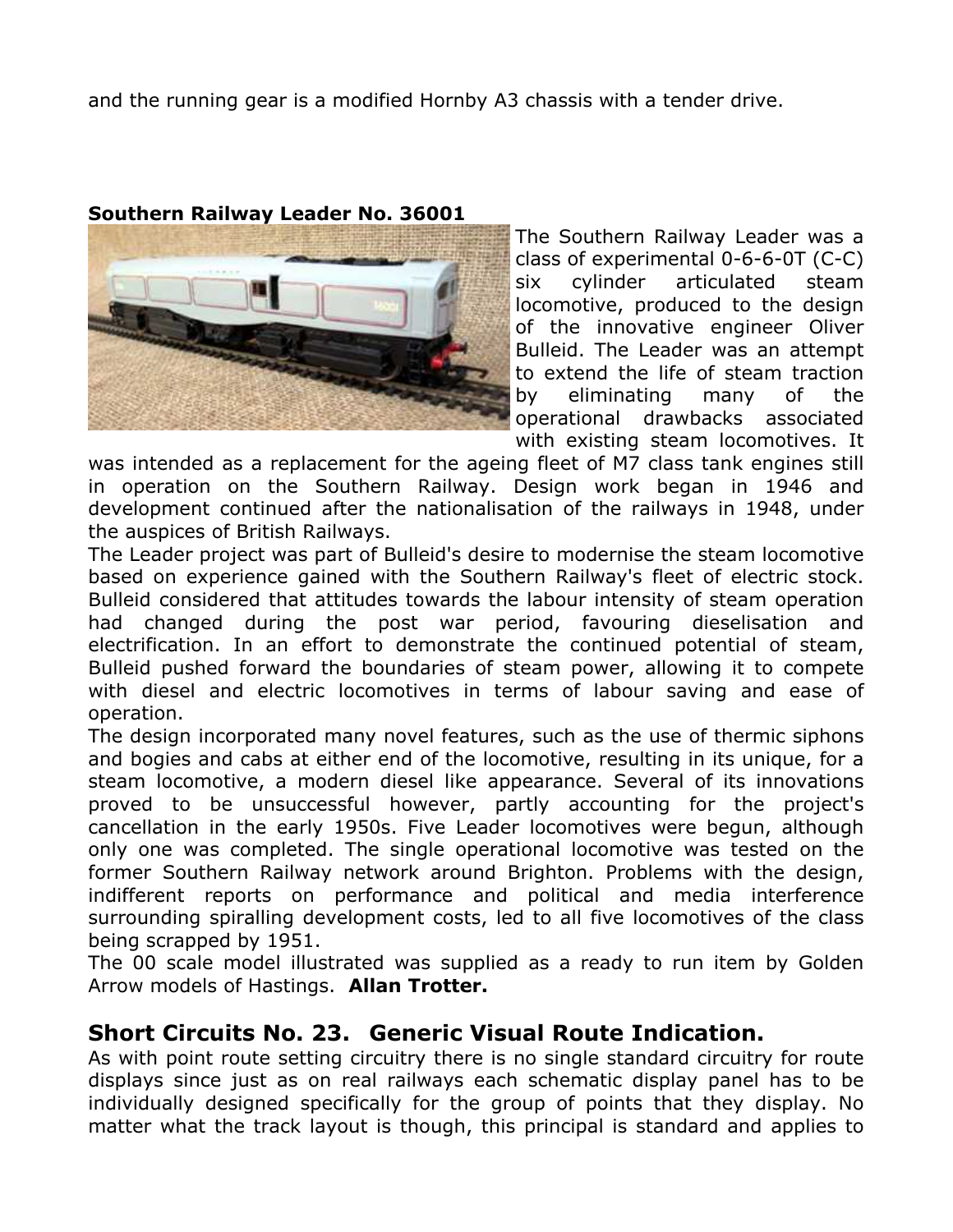any track configuration. Be warned though that if there are a large number of points then consequently the circuitry does become rather involved.

The requirements for this system are to have two change over contact units for each point. This can be provided using either a double pole change over unit accessory switch per point or to reduce the wiring between the layout and control panel, a relay connected to a single accessory switch on each point is all that is required. If using relays only for the route display they require two change over contact units. Using a relay with four change over contact units allows for the provision of switching of the track power and the controlling of associated signals.

The principal of this system is that one set of contact units per point is wired just as the way the points are arranged. At the approach end the other set of contact units are wired as a mirror image of the track layout and the two sets are then connected. At the mirror image end of the circuit all ends are connected to the earth common and on the mimic end each location where an indication is required is connected to a lamp or LED with a resistor which is then connected to the 12 volt DC supply. This can be either positive or negative 12 volts but obviously if using LED's, these must be connected with the correct polarity.

For this type of installation a wiring diagram is absolutely essential. Points should be numbered, allocated a normal and set position and all the indicators numbered too. Following the plan logically and methodically is essential to avoid errors.

Is this all a bit confusing? If there is one instance where diagrams can explain things better that text then this is it. An additional feature is that as you would expect, once the power is turned off the display darkens. However when the power is restored, the panel will indicate the true setting of the routes even if any of the points have been changed manually. A simple track plan is illustrated along with the wiring diagram but you can work out that if there is no through route then none of the indicators will light up.

There you are, you now have a display just like in a real signal box. **Allan Trotter.**



For more see: www.eastbank.org.uk/circuits.htm

# **AMERICA - THE EPIC**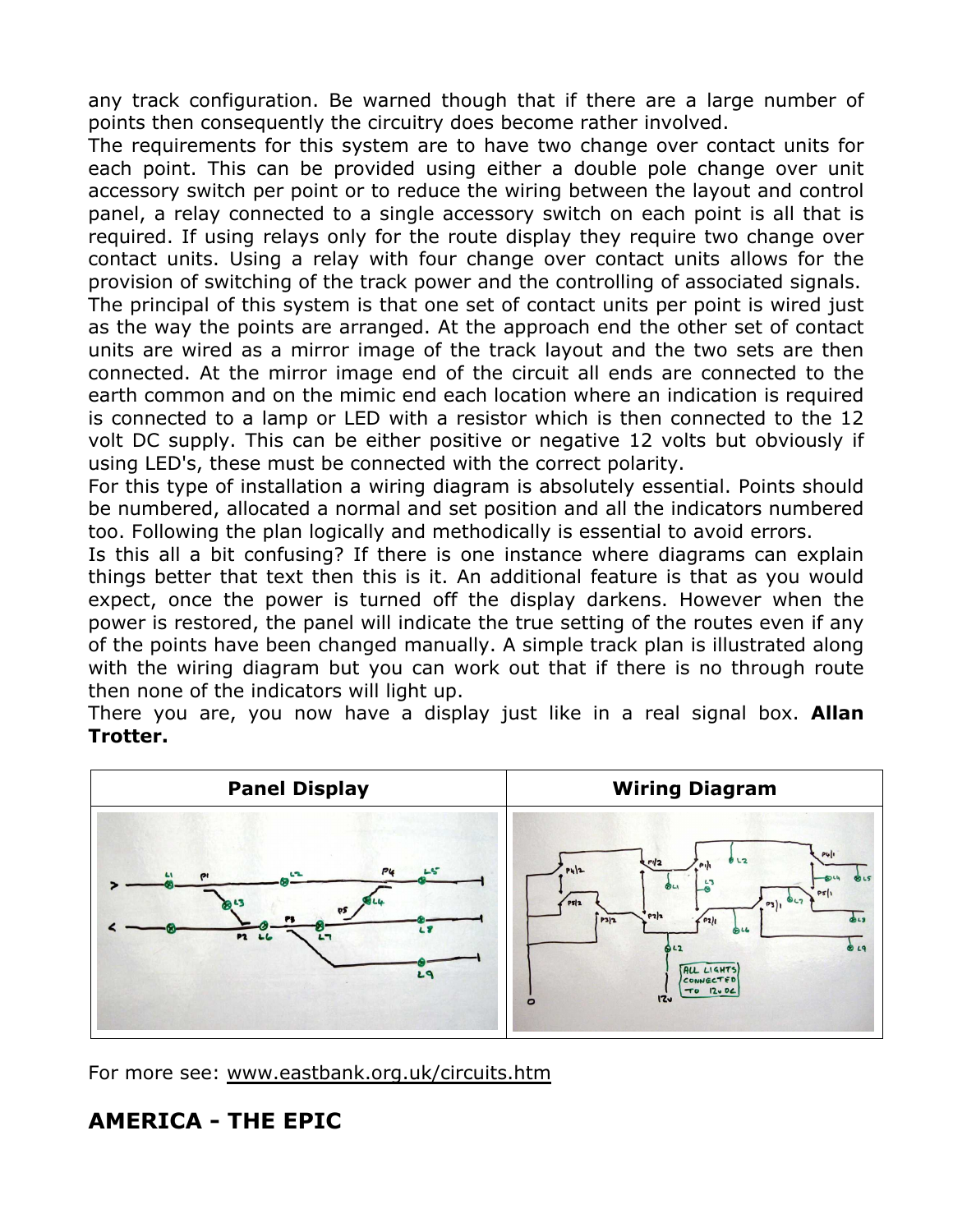It was a long time in the planning, and quite a long time in the execution. The financial impact was significant, to the point that it became necessary to invoke the cure-all phrase 'it's only money'. Was it worth it? Well of course it was, and we're not just saying that to justify the last-but-one sentence.

It was epic in a number of ways, and you didn't have to be a railway fan to appreciate it (although it helped considerably). As in a lot of things American, size was a factor, from the length of time needed to go coast-to-coast, to the dimensions of the world's largest steam locomotive, to the number of railways visited in a three-week period.

A detailed travelogue would take too long to write and would not survive the editor's editing. So here are a score of highlights, in roughly chronological order:

#### **1 Walking around New York**

London on steroids. Virtually everything you might find in a large UK city is there, but it all looks different, bigger and quicker.

#### **2 The view from the Empire State Building**

I'm not a fan of heights nor of the high-speed lifts that get you there, but seeing New York laid out like a (very) large-scale map was amazing.

#### **3 Central Park**

From the Empire State, a large unbroken rectangle of tree canopy. At ground level, people-watching could fill the whole day.

#### **4 New York Yankees v. Tampa Bay Rays**

My first baseball game. An experience not to be missed, but more for the spectacle than the sport. Contrary to popular belief it's slower than cricket, and a lot less nuanced. See ball, hit (or more likely miss) ball.

#### **5 Amtrak sleepers**

If you've got a big loading gauge, flaunt it. Humungous double-deckers, with multiple accommodation options plus toilets and showers. The beds transform into seating during the day, bijou but comfy. The restaurant car service was an experience - if it's a choice between being addressed as 'sir' or 'precious', the latter gets the style vote every time.

#### **6 The South Shore Railroad out of Chicago**

An inter-urban line with sections running down the main street, a rare feature nowadays.

#### **7 Denver station**

Almost demolished when trains became infrequent, but renovated and transformed into a bus and light rail hub. UK developers take note!

#### **8 The Colorado Railroad Museum**

Not only an impressive collection of prototypes, but also the Denver Garden Railroad Society, whose members obligingly turned out to operate their layout for us.

#### **9 Riding behind a Shay at the Georgetown Loop**

The geared loco was a bonus I wasn't expecting. Visually and aurally unlike anything else, even without the trestle and the echo. And Georgetown itself was a very agreeable small town.

#### **10 The lift at the Mollie Kathleen gold mine**

1000ft straight down, packed tightly into a tiny double-decker cage. Breathing by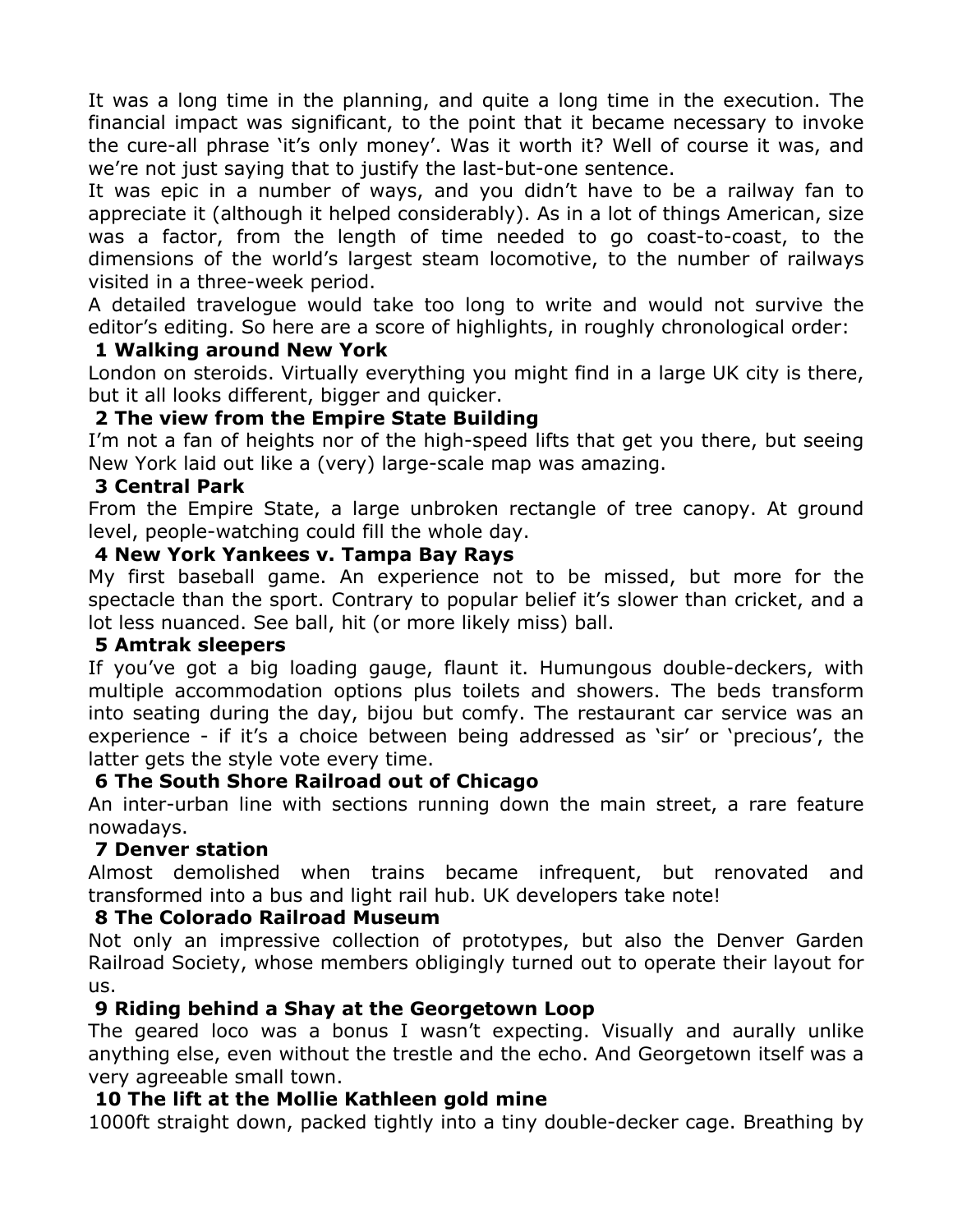numbers, with no room for even a sardine.

#### **11 The workshop tour at Cheyenne**

It was a privilege to be shown round by the visionary engineer masterminding the Big Boy restoration from concept to well on the way to completion. The professionalism and attention to detail were unrivalled.

## **12 The Pike's Peak Cog Railway**

So high they sell bottled oxygen for those of a delicate constitution, or of a nervous disposition. Not even the relentless running commentary could spoil the views from the upper reaches.

## **13 Riding the Durango and Silverton Railroad**

Atmospheric steam and spectacular scenery, with a real sense of what it was like in the days of gold and silver mining.

## **14 Ditto the Cumbres and Toltec**

With the bonus of seeing the steam-powered rotary snow plough, sorry plow, parked up ready for the winter snowfall.

## **15 The Great Sand Dunes National Park**

A bit of a filler, but worth the diversion across featureless scenery to see what looked like a big chunk of the Sahara piled up against the foothills of the Sangre de Cristo mountains.

#### **16 The chapel of the Air Force Academy**

Another filler, with extraordinary purple stained glass.

#### **17 The Rio Grande Scenic Railroad**

Proof a diesel train can still give you a good time, with great views from the observation cars, excellent food and drink, and attentive staff. The run past was an enjoyable extra.

## **18 The Sacramento boardwalks**

Complete with railroad and paddle steamer. Somewhat touristy, but a welcome contrast to the more modern shopping streets elsewhere.

## **19 The streets of San Francisco**

My favourite city of those we visited. A different mode of transport at every turn, interesting buildings, and three-dimensional roads. On the waterfront the Breitling Jet Team and a seaplane competed for attention with the bridges, the ferries and of course that convict island.

## **20 El Capitan in Yosemite National Park**

3000ft of straight up. Respect to all who climb there. A bit whistle-stop, but worth the early start. **Derek Pratt.**

## **For images of the epic excursion see:**

<http://www.railwaygardener.co.uk/Photos/World-railways/USA-2015>

# **Forthcoming Illustrated Presentation.**



The next Illustrated Presentation will take place at 19:30 on Friday the 18th of December 2015. The venue is the residence of Jim & Fiona Ford, 42 Hesketh Road,